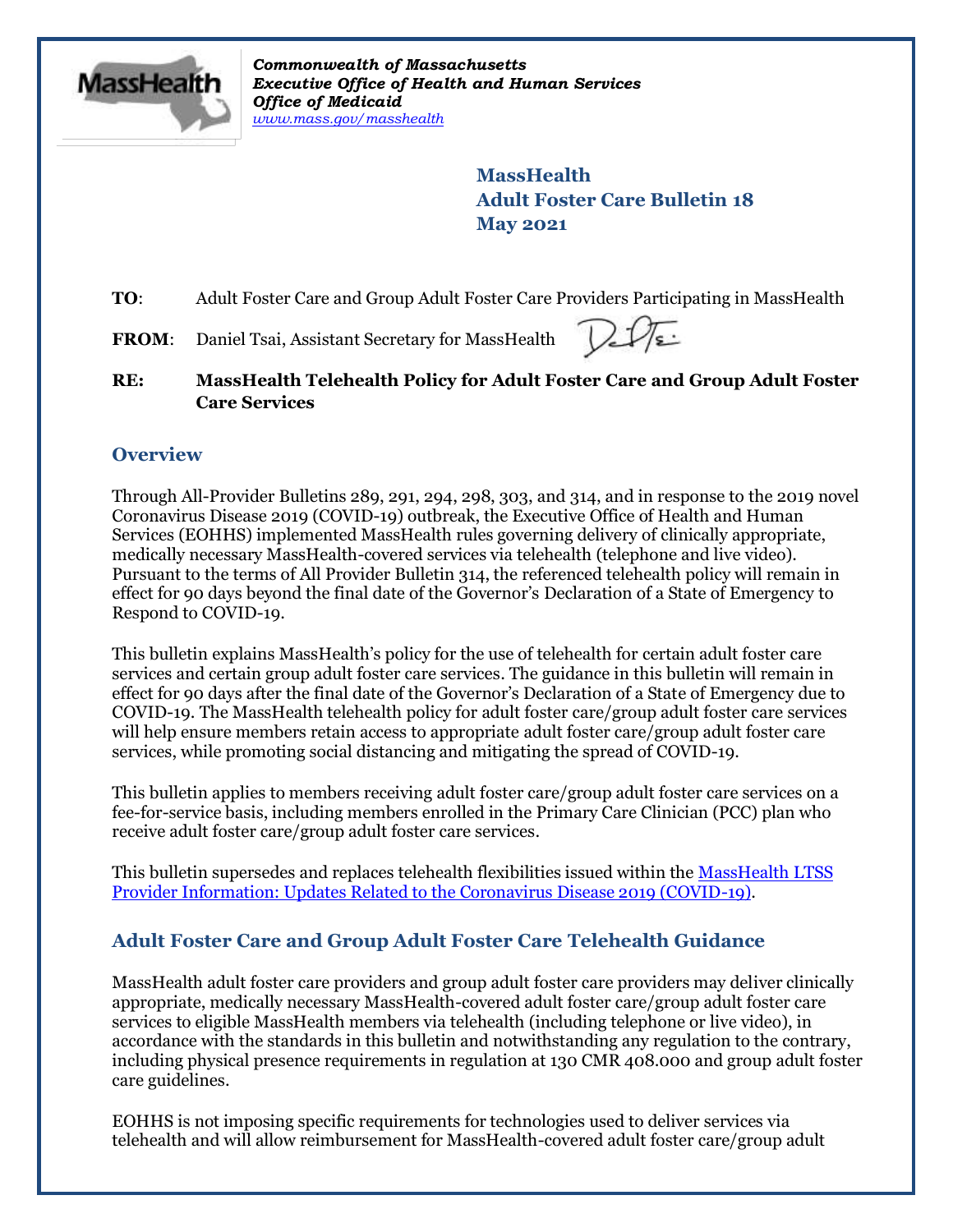**MassHealth Adult Foster Care Bulletin 18 May 2021 Page 2 of 4**

foster care services delivered through telehealth, as long as such services are medically necessary and clinically appropriate and delivered in accordance with this bulletin. Providers are encouraged to use appropriate technologies to communicate with individuals and should, to the extent feasible, ensure the same rights to confidentiality and security as provided in in-person services. Providers must inform members of any relevant privacy considerations.

EOHHS does not require providers to deliver adult foster care services via telehealth and may continue to provide services in-person as necessary or appropriate.

Adult foster care and group adult foster care providers may use telehealth for

- Initial evaluations, provided such telehealth uses teleconferencing technology. EOHHS strongly encourages providers to conduct initial evaluations in-person with proper personal protective equipment (PPE). There may be certain circumstances in which telehealth use via videoconference is appropriate. In those circumstances, evaluations may be conducted via hybrid model, using a combination of telehealth and in-person methodology as appropriate;
- Reassessments, including reassessments based on significant change, provided such telehealth uses teleconferencing technology. EOHHS strongly encourages providers to conduct reassessments in-person with proper PPE. There may be certain circumstances in which telehealth use via videoconference is appropriate. In those circumstances, reassessments may be conducted via hybrid model, utilizing a combination of the telehealth and in-person methodology as appropriate; and
- Care management and nursing oversight visits or community health worker visits if applicable, provided the prior care management or nursing oversight visit was not provided via telehealth. MassHealth strongly encourages providers to resume conducting care management and nursing oversight visits in-person with proper PPE. There may be circumstances for which telehealth is utilized in lieu of an in-person visit. It is the responsibility of the provider to make the determination if telehealth is appropriate for that particular visit, and the provider must document the reason in the member record. Telehealth cannot be utilized in consecutive months unless it has been approved by EOHHS on a case-by-case basis.

Adult foster care and group adult foster care providers may not use telehealth for

- Caregiver or direct care aide assistance with activities of daily living or instrumental activities of daily living, inclusive of cueing and supervision of such activities;
- Initial evaluations of members for whom providers are unable to conduct an initial evaluation in-person or using teleconferencing technology. Such members should be referred to their primary care physicians.
- Reassessments, including reassessments based on significant change, of members for whom providers are unable to conduct such reassessments in-person or using teleconferencing technology. Such members should be referred to their primary care physicians.
- Consecutive care management visits provided via telehealth; and
- Consecutive nursing oversight visits provided via telehealth.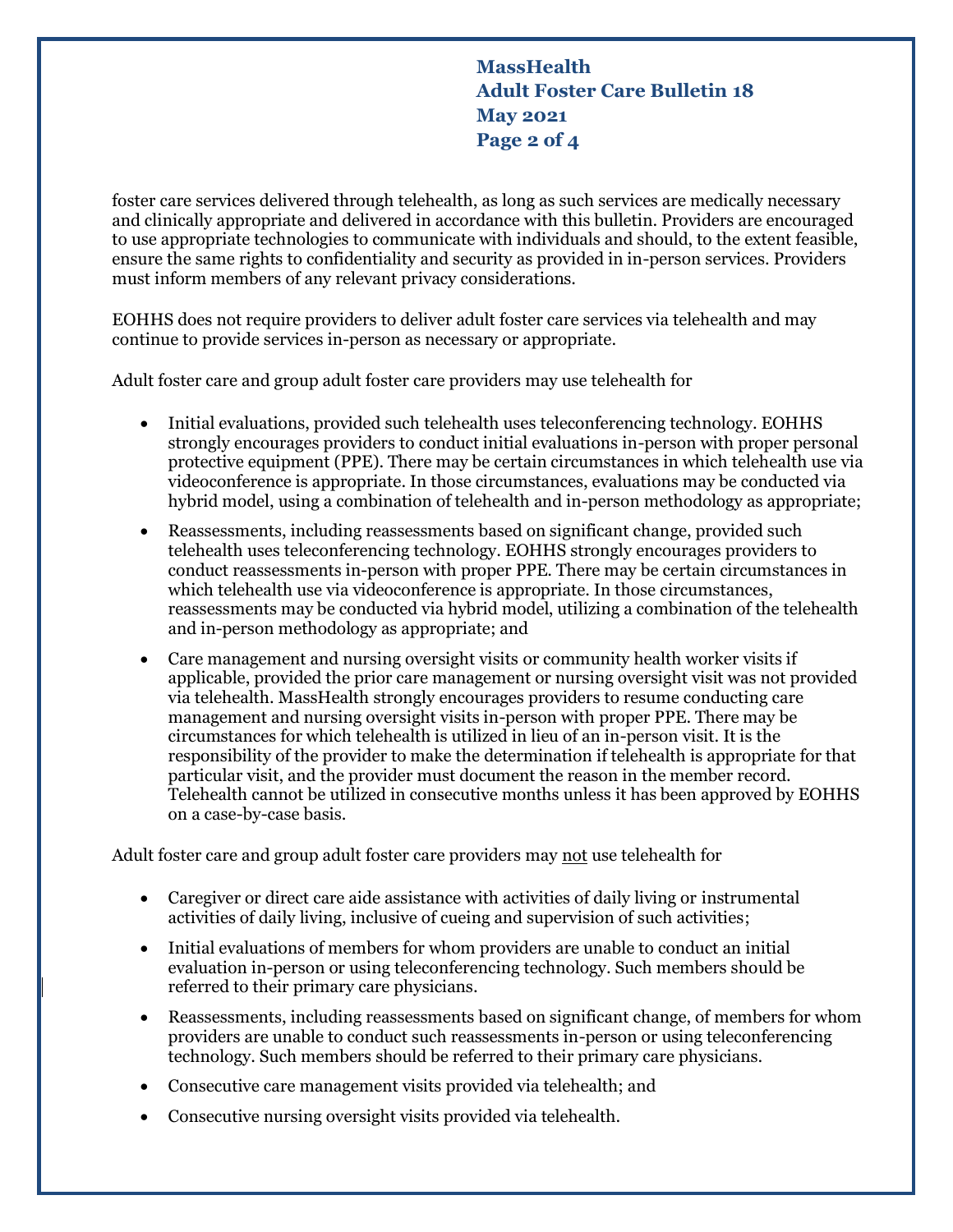# **MassHealth Adult Foster Care Bulletin 18 May 2021 Page 3 of 4**

#### **Member Consent**

Providers must obtain verbal consent from a member, and the member's caregiver/legal guardian if applicable, before the initiation of home health services via telehealth. Providers must also document the consent in the member's record.

In obtaining the member's consent, providers must provide the member with the following information about telehealth.

A statement explaining

- What a telehealth visit entails;
- What is expected from the member, as well as the AFC or GAFC provider; and
- Any relevant privacy considerations, and that the member may revoke their consent for telehealth services at any time.

#### **Documentation Requirements and Billing Instructions**

All relevant documentation requirements of 130 CMR 408.000, 130 CMR 450.000, and Group Adult Foster Care Guidelines apply when adult foster care and group adult foster care services are delivered via telehealth. Documentation of telehealth must indicate that the visit was completed via telehealth due to COVID-19, note any limitations of the visit, and include a plan to follow up any medically necessary components deferred due to those limitations.

Providers must bill the same procedure codes for services delivered via telehealth as appropriate for services delivered in-person.

### **Additional Information**

For the latest Massachusetts-specific information, visit [www.mass.gov/resource/information-on](http://www.mass.gov/resource/information-on-the-outbreak-of-coronavirus-disease-2019-covid-19)[the-outbreak-of-coronavirus-disease-2019-covid-19.](http://www.mass.gov/resource/information-on-the-outbreak-of-coronavirus-disease-2019-covid-19)

The latest Centers for Disease Control and Prevention (CDC) guidance for healthcare professionals is available at [www.cdc.gov/coronavirus/2019-ncov/hcp/index.html.](http://www.cdc.gov/coronavirus/2019-ncov/hcp/index.html)

### **MassHealth Website**

This bulletin is available on th[e MassHealth Provider Bulletins](http://www.mass.gov/masshealth-provider-bulletins) web page.

To sign up to receive email alerts when MassHealth issues new bulletins and transmittal letters, send a blank email to join-masshealth-provider-pubs@listsery.state.ma.us. No text in the body or subject line is needed.